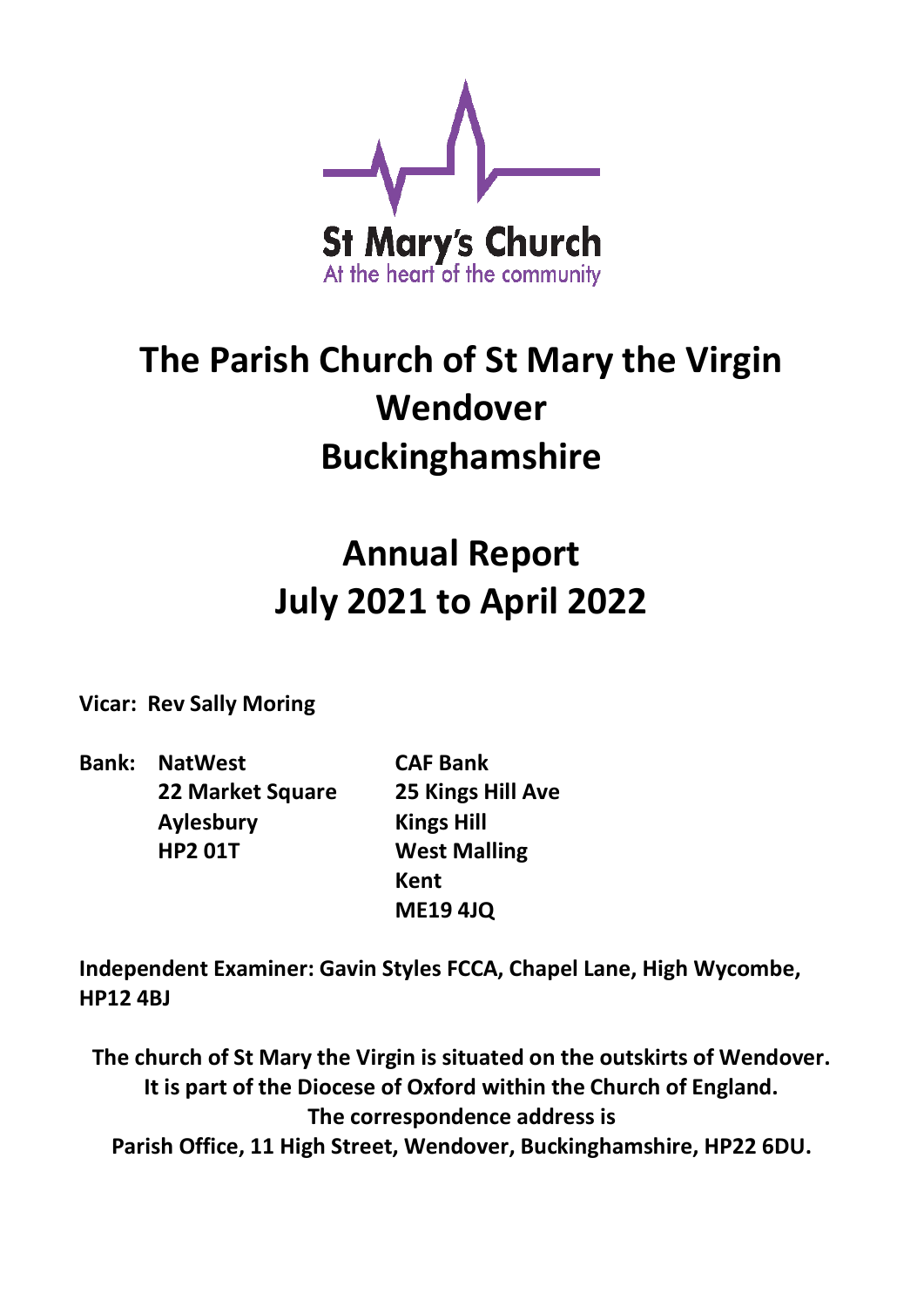**The Parochial Church Council (PCC) became a registered charity in August 2009. Its registration number is 1131299.**

**PCC members who have served from 27th June 2022 to the date of approval of this report are:**

**Churchwardens: Jacqueline Smith**

**Deanery Synod Representatives: Sian Chattle Ian Sansbury**

**Paul Dean**

**Elected Members: Paul Dean (Secretary) Matt Ryan (Treasurer) Mike Senior Deborah Hale Tim Crapper Sarah Frost Peter Dean Monica Tompsett Peter Lockett Jennifer Ballantine Johanna Free Nick Wilson Catherine Wilson**

**Ex Officio Alison Kirk (Diocesan Synod)**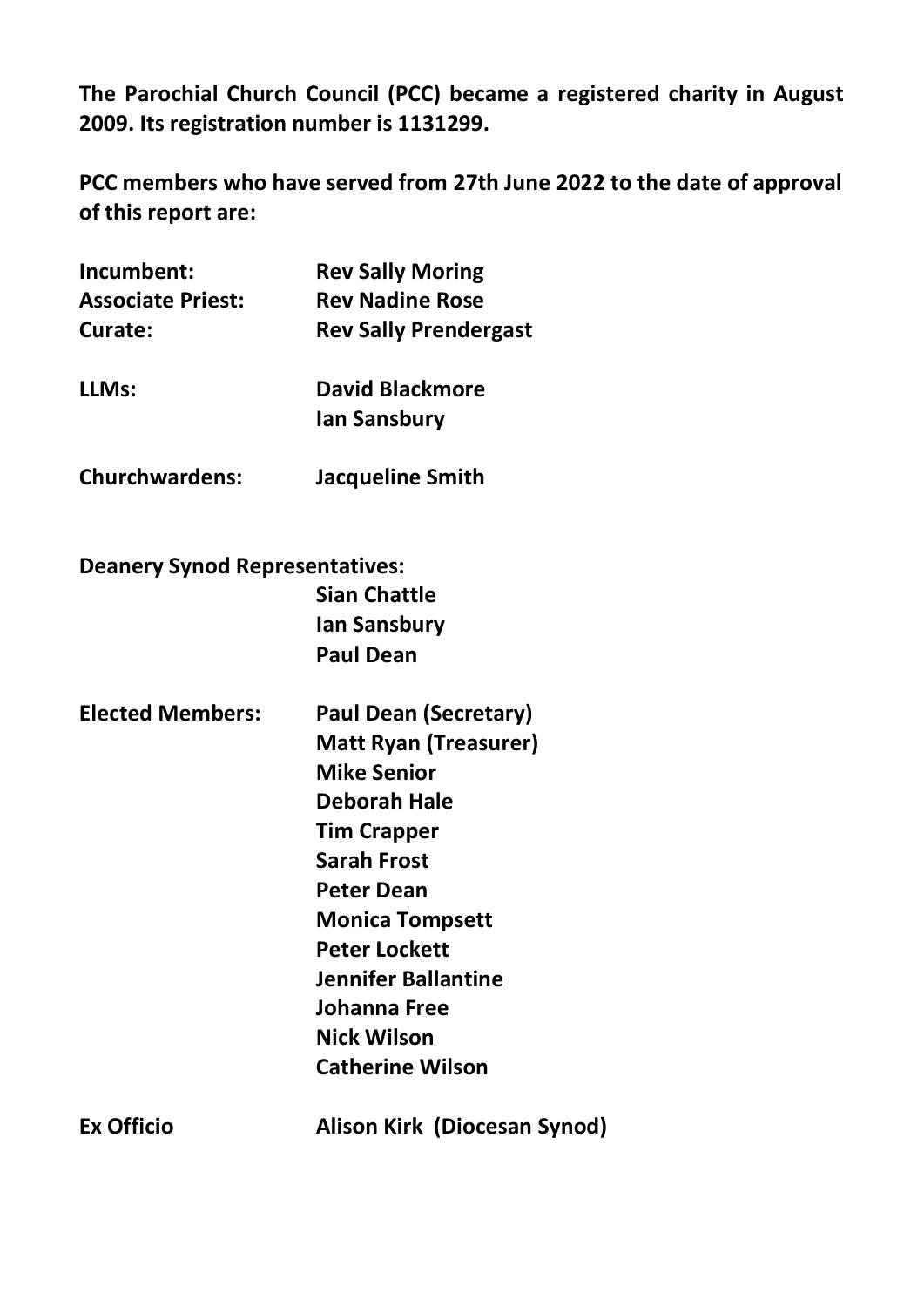### **A: Structure, governance and management**

The method of appointing PCC members is set out in the Church Representation Rules. New appointees are given an information pack. The PCC has passed a resolution by which a proportion of the PCC members will stand for re-election every three years, limited to a total of six years served. All Church attendees are encouraged to register on the Electoral Roll and stand for election to the PCC. This is achieved by notices given out during church services, articles in the St Mary's newsletter and notices placed around the church.

The incumbent is currently Rev Sally Moring with Associate Priest Rev Nadine Rose and Curate Rev Sally Prendergast. David Blackmore and Ian Sansbury are licensed to serve in the parish as Licensed Lay Ministers (LLM).

The PCC operates by meeting during the year with various sub-committees meeting and conducting delegated activities and taking delegated responsibility in between. Methods of reporting back to the PCC range from the formal pre-distributed reports for discussion at PCC meetings, to informal verbal reports. The PCC became a registered charity in 2009 and is mindful of its responsibilities as Trustees. The major risks to which the church is exposed, as identified by the Trustees have been reviewed annually, and systems or procedures have been established to manage those risks.

### **B: Objectives and Activities**

St Mary's PCC has the responsibility of co-operating with the incumbent in promoting the whole mission of the Church – pastoral, evangelistic, social and ecumenical. It also has maintenance responsibilities for the church building, St Mary's Centre and the churchyard at Church Lane. Since 1992, the PCC has been a party to the Sharing Agreement of 1986 relating to St Anne's Church, Aylesbury Road, Wendover. The PCC also holds a lease over the premises at 11 High Street, Wendover (JUST shop and Parish Office). All of which contribute to our aim to be a church at the heart of the community. Details of our work are described more fully in the following reports from committees and other groups who contribute to our church community. The PCC depends on many volunteers who give freely of their time and talents. A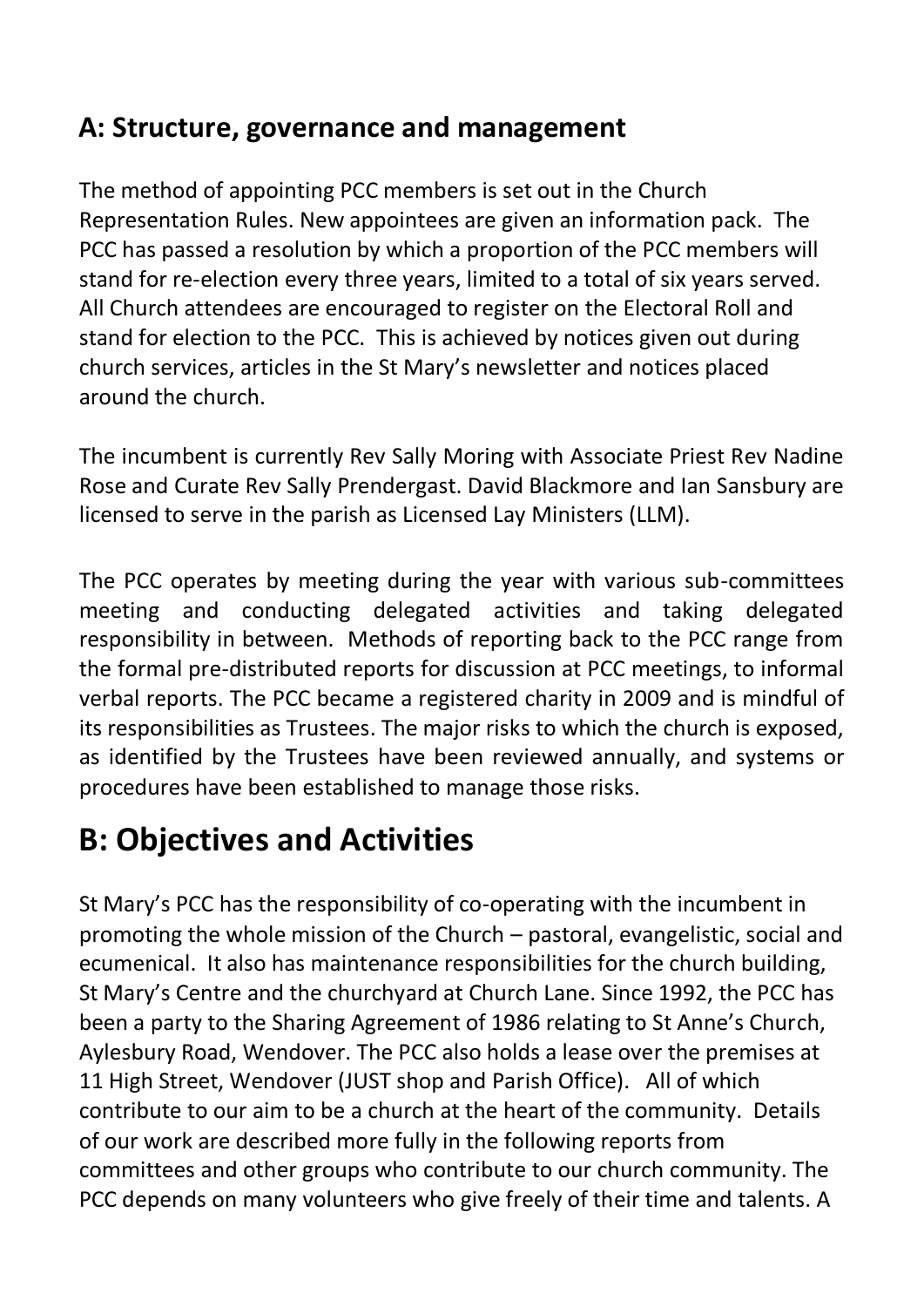major part of its activity is the training and involvement of an increasing number of volunteers, doing practical projects or duties alongside others who are further involved as a trustee or a committee member. The benefits from volunteers' work, and our thanks to them, cannot be overstated, without them the viability of our church would be seriously affected. Our grantmaking policy is twofold; special appeals which may arise, and giving at a budgeted annual level, where finances are available, as managed by the Global Church Committee.

### **Electoral Roll**

Our Electoral Roll is managed by Xenia Murray, our Electoral Roll officer. As required, the draft new register has been displayed in church for two weeks prior to the APCM. The number of people on the new Roll was reported at the APCM on 27<sup>th</sup> June 2021 which was 250 down by 3 from 2020.

### **The PCC**

The full PCC met six times during the past year using the online Zoom facility or in person at St Mary's. Committees met between meetings and a number reported formally to the PCC.

### **Church Attendance**

We are required by the Diocese to report on the average weekly attendance for the first four weeks of October. This figure is one of the inputs to our Parish Share allocation. For 2021 the average weekly attendance for in person services was 117 and for online services at home services was 45. This period includes the October half term holidays so cannot be taken as a true reflection of 'average' church attendance. Also, being online it does include some households where more than one individual dialled in

We also had the following numbers for occasional services held at St Mary's: 15 baptisms, 10 weddings and 6 funerals.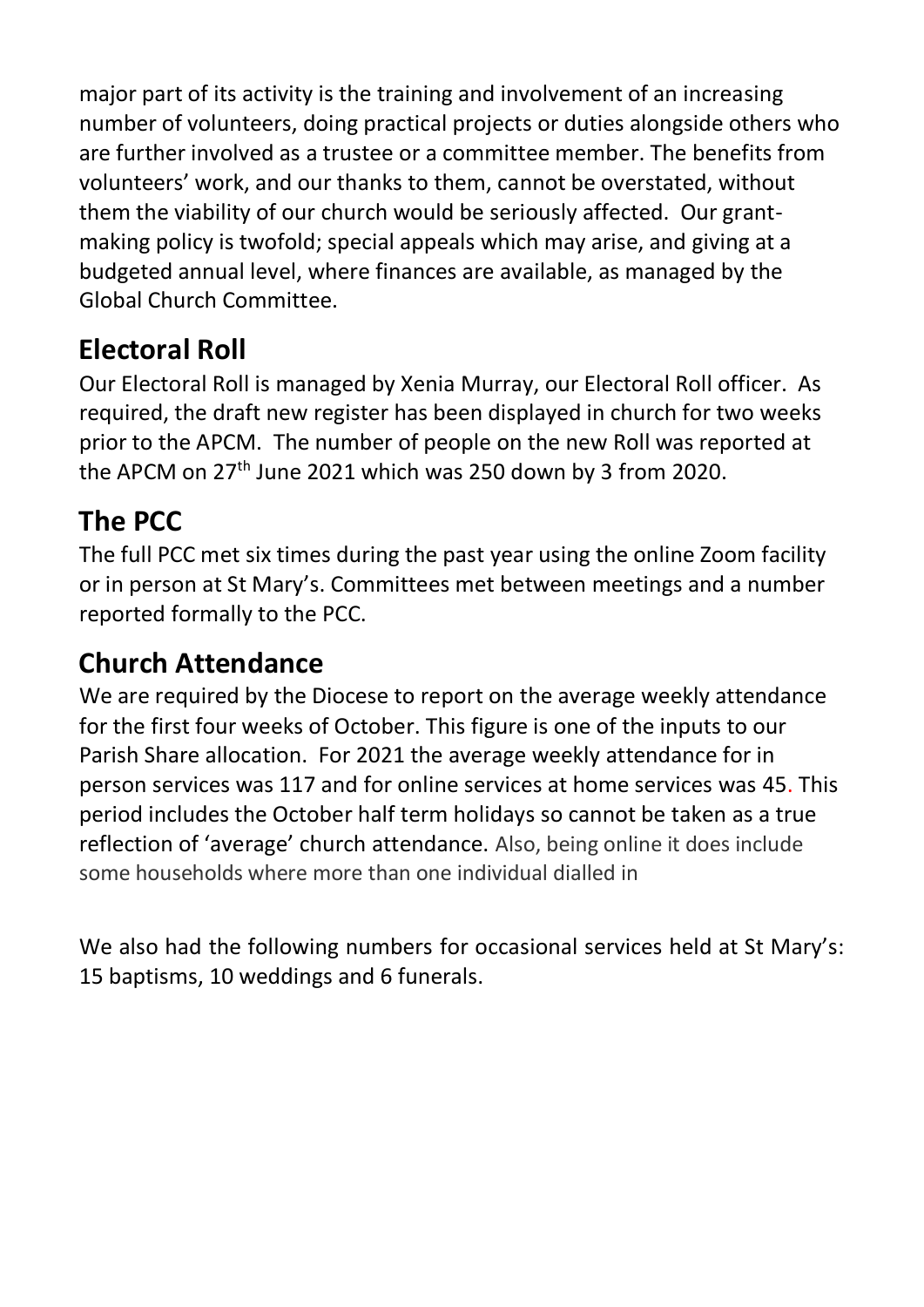### **Committees**

The PCC operates through a number of committees that meet between full meetings of the PCC:

**Standing Committee** (Chair: Sally Moring) *is responsible for transacting the business of the PCC between meetings, subject to any directions given by the PCC.* The committee met five times between the Annual Meeting of 2021 and 2022 and has reported formally to each PCC meeting.

## **C: PCC Review of the Year**

This was once again an unusual year to report on due to the Covid pandemic and only applies from 29th June 2021 to April 2022 as the diocese allowed parishes to move their APCM dates.

The year started with our first meeting after the APCM on 29<sup>th</sup> June 2021.

No new members were elected to the PCC following decision at 2020 APCM to reduce the number of members on the PCC, the election of officers for the year was also undertaken with Paul Dean elected as Secretary, Matt Ryan as Treasurer, Xenia Murray as Electoral Roll Officer. Peter Dean was elected as vice chair. Revd Sally Moring, Revd Nadine Rose, Jacquie Smith, Matt Ryan, Paul Dean, and Peter Dean were elected to serve on the Standing Committee. The approval of the assistant wardens and stewards list was also approved. A report was received from the Treasurer looking at the last years accounts and a new budget for 2022. The St Mary's Safeguarding Policy looked at and a bigger review will be done later in the year. Some new working groups were set up to give our only churchwarden some help. The groups were a) Finance/Fundraising/Governance, b)Fabric/maintenance/churchyard, c)Review of Assistant wardens, d) People.

The next PCC meeting was on 28<sup>th</sup> September 2021 where we welcomed Alison Kirk to the PCC as an ex officio member being that she was now on the Diocesan Synod. The Safeguarding Policy was reviewed and approved by the meeting. Mention was made to the new training courses on Safeguarding. The treasurer then gave a report on the current finances. Revd Moring then gave a presentation on the current Mission Action Plan (MAP) progress. We also heard about a new proposed church database that Ian and Adam Sansbury had been investigating. Our current Parish Administrator Amanda Ryan had decided to leave her position and a vote of thanks for all her work was proposed by the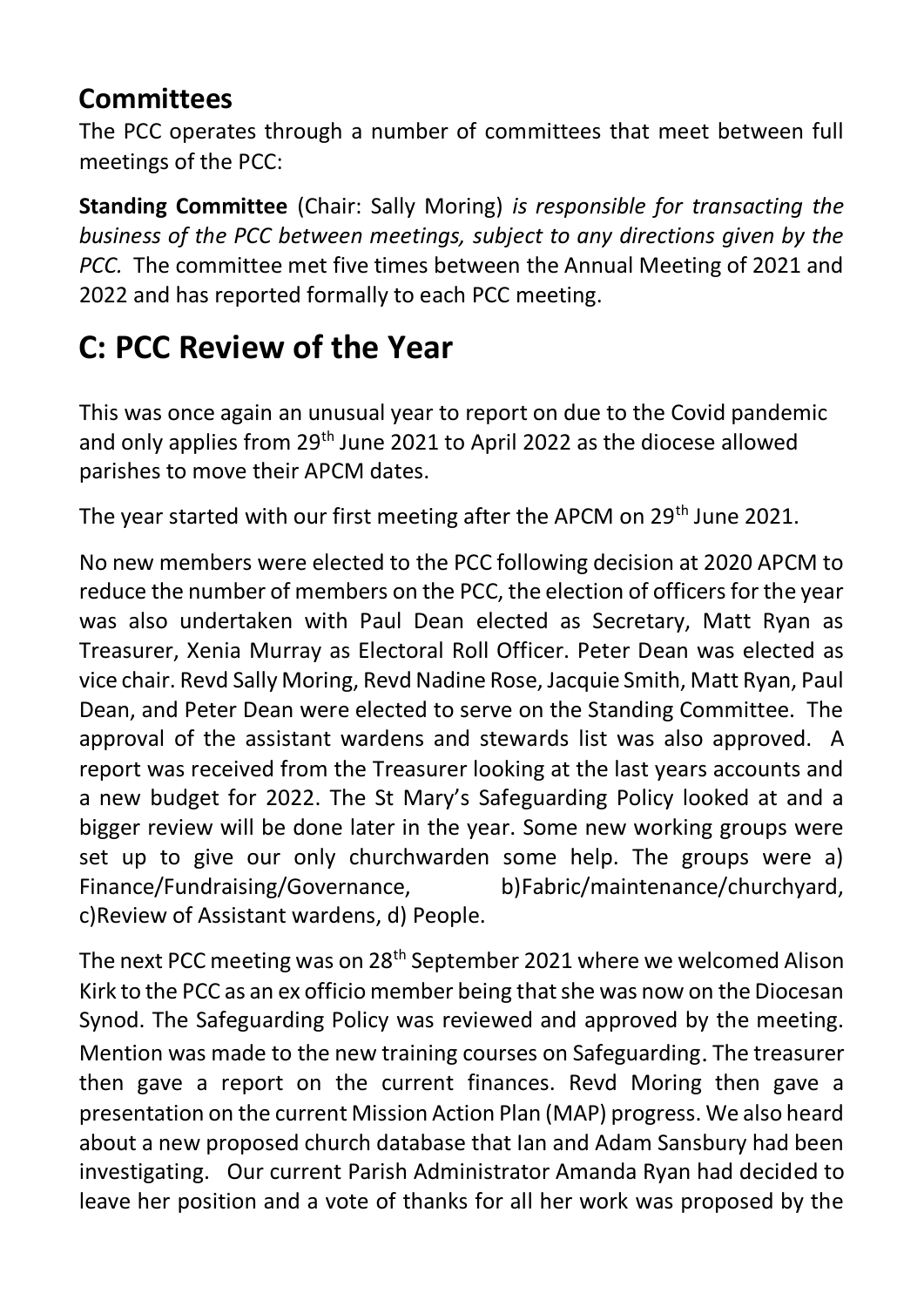meeting, an advert has been placed for a new administrator. The Commonwealth War Grave Commission want to put a sign up at church saying we have Commonwealth War Graves which was approved by the meeting. Reference was made to Climate Change and that we would be holding a special service on this theme on 7<sup>th</sup> November 2021. We also heard that Bishop Steven Croft was making a Deanery visit to Wendover on 25<sup>th</sup> November 2021.

Our third meeting of the year was on  $17<sup>th</sup>$  November 2021, items under discussion were the Treasurer's report, including some outstanding monies owed to the Free Church for use of the Christian Centre. Peter Dean advised that the office need some equipment upgrades and the meeting approved the purchase of a new computer and upgrade to the Wifi router. The churchyard is getting full and we had a discussion on how we could extend the churchyard. A new set of church hymn books had arrived in memory of Jeremy Nicholson. Christmas services were discussed and which one would need prior ticketing due to the number limitation in church. Live streaming of Sunday services is now being undertaken.

Our fourth meeting was held on  $2^{nd}$  February 2022 where we had a treasurers latest update and also an approval to change the bank mandate for signatures. We discussed possible church works that would be required including some electronic opening doors at the church entrance, the audio visual system, and baby changing facilities. We heard that Jacquie Smith would be standing down as churchwarden at the APCM so we are now on the look out for 2 new churchwardens.

Our fifth meeting was on 23rd March 2022 where we had a treasurers update a presentation from Helen Blakeman on safeguarding and a discussion on the PCC groups and terms of reference for each group, these are now been written for PCC approval.

The last PCC meeting of the year will be on  $27<sup>th</sup>$  April 2022 where hopefully the annual report will be approved in readiness for the APCM on 8<sup>th</sup> May 2022.

I would once again like to offer my thanks to all members of the PCC for their invaluable input during the year and thanks to Sally and our Churchwarden Jacquie who has had an extra workload being the only churchwarden for the year.

Report by Paul Dean PCC Secretary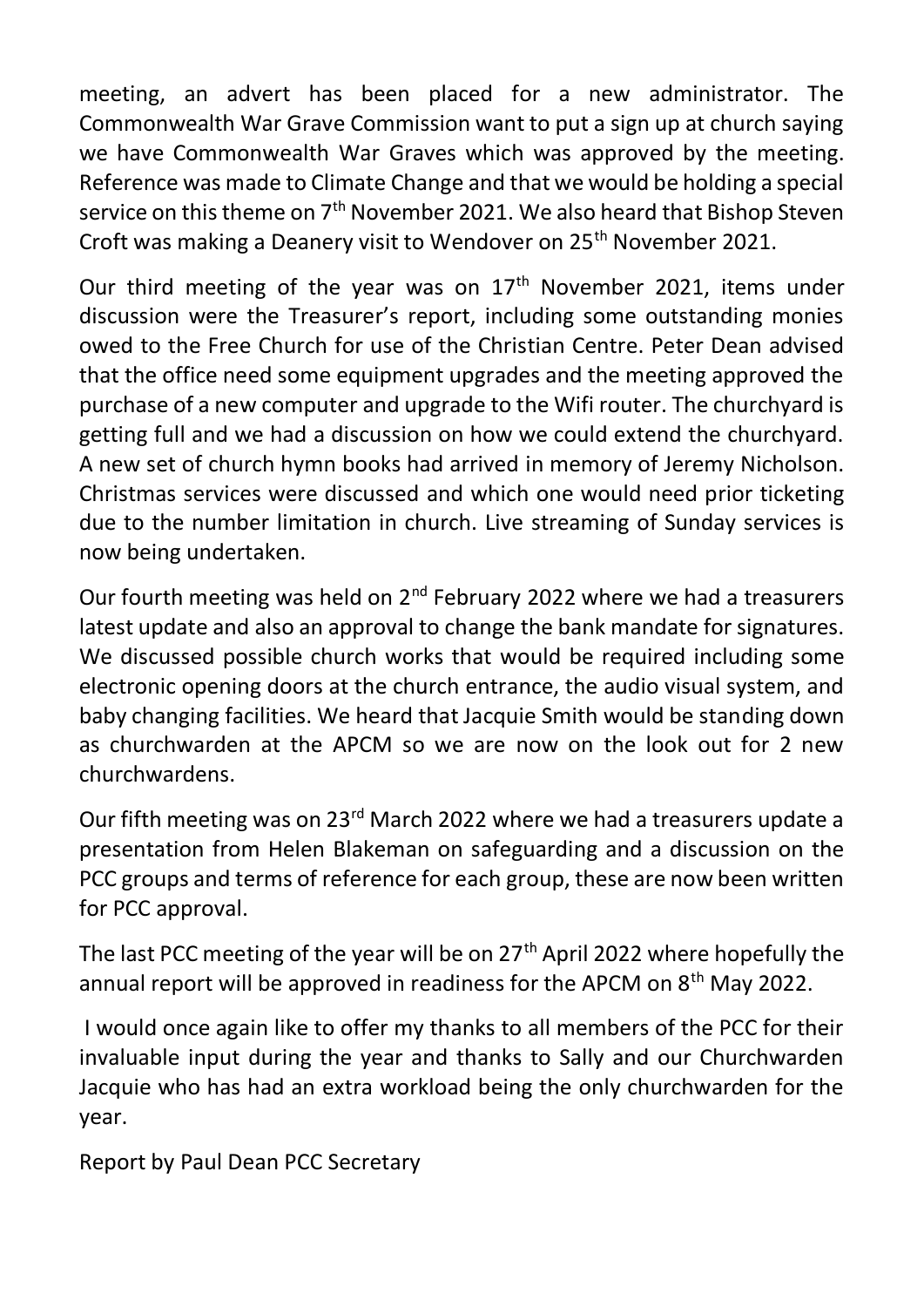## **D: Financial Statement of the PCC**

### **Treasurer's Report on the accounts for the year to 31 December 2021**

Fund details for the financial year to 31 December 2021 are summarised in the table. Please note that fixed assets and depreciation have been excluded from the figures as they relate to past expenditure and not cash spent in 2021.

The General Fund below reflects the income and expenditure arising from the day-to-day activities of our Church. Other Funds for the Church have special rules applied to them and these restrict how the funds can be spent. During 2021 the Church accounts showed an increase in total funds by £33,268, which is outlined below.

| Funds                      | Income   | Expenses | Transfer/Gains | Surplus/  | Funds at |
|----------------------------|----------|----------|----------------|-----------|----------|
|                            |          |          |                | (deficit) | 31.12.21 |
| General                    | £169,713 | £160,831 | £-             | £8,882    | £55,341  |
| Designated<br>(All)        | £45,006  | £23,907  | £-             | £21,099   | £73,686  |
| Fabric<br>(Restricted)     | £9,000   | £5,110   | £-             | £3,890    | £17,422  |
| Legacy<br>(Restricted)     | £-       | $f -$    | £-             | £-        | £23,207  |
| <b>Other</b><br>Restricted | £8,737   | £10,302  | £962           | (E603)    | £28,624  |
| <b>Total</b>               | £232,456 | £200,150 | £962           | £33,268   | £198,280 |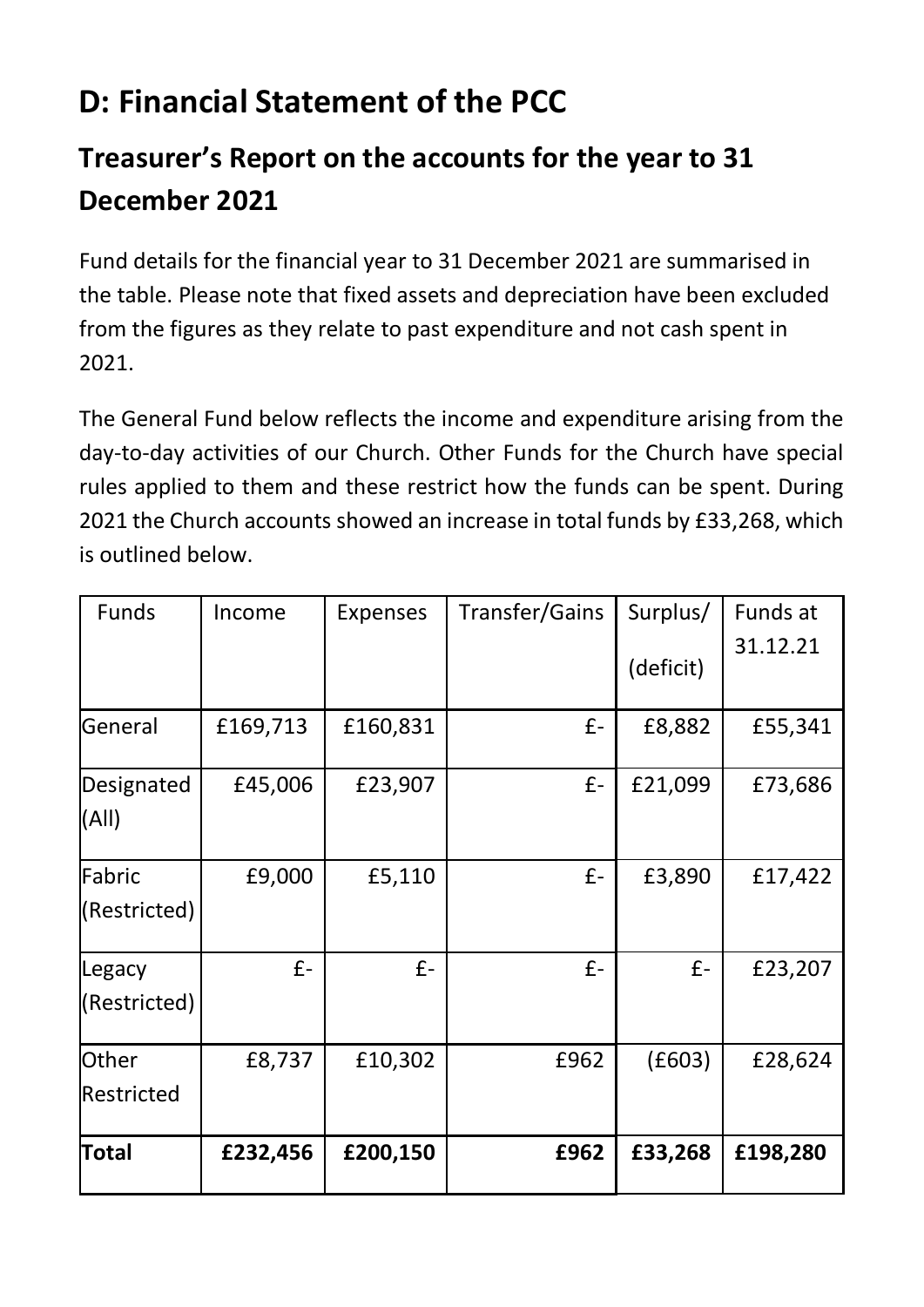#### **General Fund**

2021 saw another year of COVID impacting our finances at St Mary's. Again several of our usual sources of income that the church relies on to finance our work and mission in Wendover were impacted due to restrictions. Our income from hiring the church and centre, and church fees, for weddings etc, were reduced and our regular giving for 2021 was also down. We were extremely grateful to the congregation for extra one-off donations that made a massive impact to our overall financial position. An area that saw a huge amount of additional income was gifts from legacies, where we received £42,000 in the year. As well as this, the JUST shop, despite being closed in the early part of the year, pulled off an incredible nine months producing some of the highest sales figures we have seen and donated £15,058 to the shop from profits and contributed £9,467 towards running costs.

With the uncertainty that came in 2021 we managed to keep costs to a minimum and showed a small decrease from what was spent in 2020, with expenditure falling from £165,619 to £160,831. The whole Parish Share of £115,763 was paid in full which meant that we were able to support the ministry of other churches in the Oxford Diocese.

Incredibly we ended the year with the General Fund making a surplus of £8,882. This left a balance on the General Fund at the end of 2021 at £55,341 which puts us in a great position as we look forward to 2022.

#### **Other Funds**

In the year the Ministry Development Fund, which had been setup to support the plans shown in the Mission Action Plan, was nearly used up with £750. The church has a commitment until the end of 2023 regarding payments for our Associate Priest, which are covered by other designated reserves held at the year end. It was agreed by the PCC, that legacies received by the PCC would be designated to be used towards Ministry Development, unless restrictions were given by the donor, and at the year-end we had designated legacy reserves of £66,781 to pay towards this.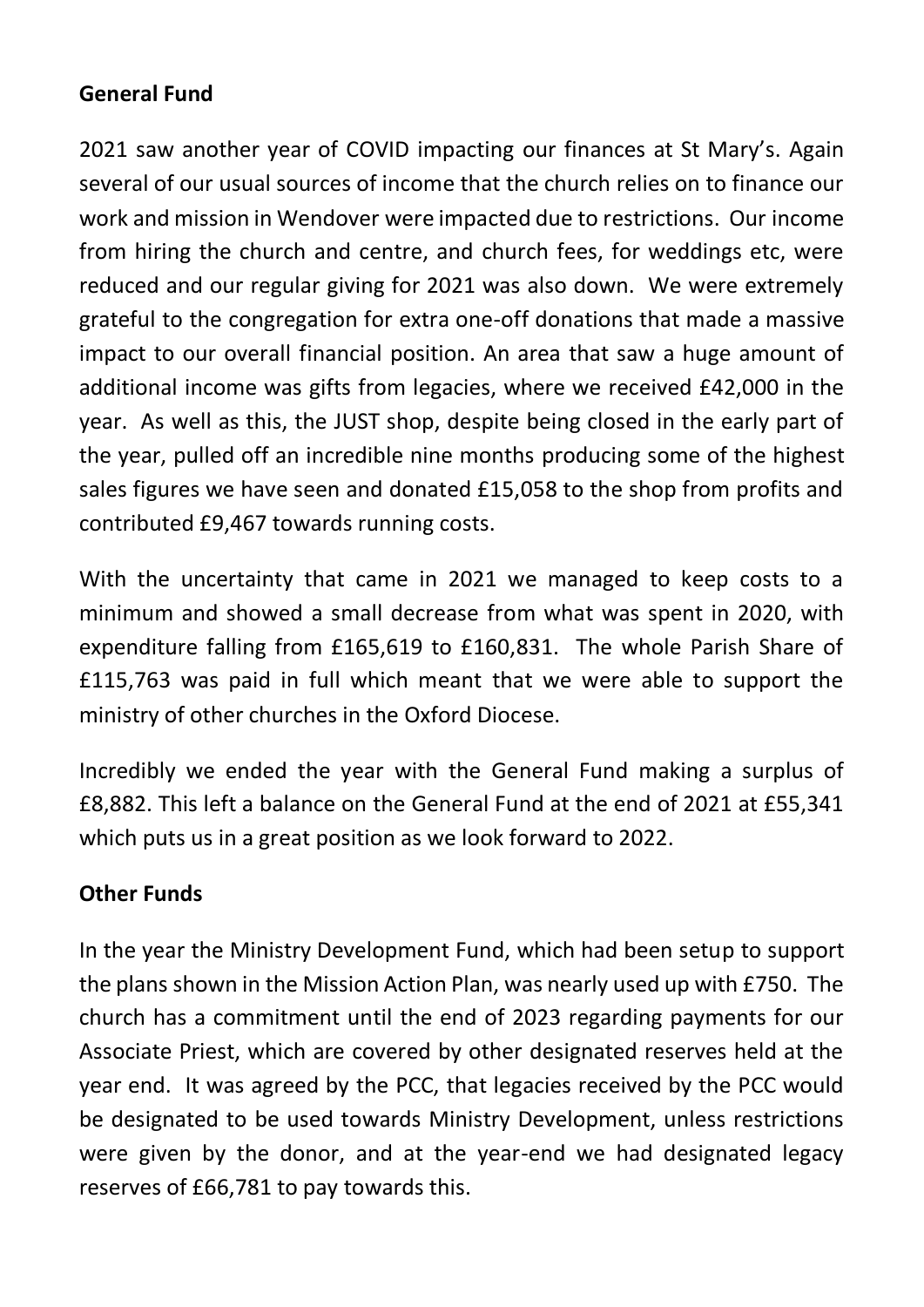It should be noted that none of the other restricted funds can be used against St Mary's running costs but restricted to fabric, the churchyard, bells, flowers amongst others.

#### **Thank you**

I would like to say a big thank you to all of you who have continued to support the church over the last 12 months.

Grants from outside sources have been used to support various aspects of our ministry including the Climate Action in Wendover work that has been ongoing. Thank you to those who worked hard on researching and requesting fundraising.

Not only have we benefited from income but thank you to those of you who have helped us to keep our costs down, whether that be volunteering with posts or actively trying to save money on our running costs.

Once again, we are hugely grateful to Helen Blakeman and her team at Just who have run the shop and have really done a fantastic job this year.

I would also like to give special thanks to all those who have supported me as treasurer during this year. I mention in particular Sarah Bishop who has continued to help with some of the finance tasks! There are many others who work behind the scenes, so thank you for all you do.

Report by Matt Ryan, PCC Treasurer

## **E: Churchwardens' Report, including the Fabric, Goods and Ornaments**

I wrote the last Church Warden's report in June 2021. At that time, we had an alternating service pattern, a 9.00 service followed by a 10.30 Zoom service and the next week a 9.00 Morning Prayer service on Zoom and a 10.30 service in Church. Church had just recommenced being open daily, so a big thank you to all those willing volunteers who continue daily unlocking and locking up the building week by week. The cleaning teams had restarted cleaning our beautiful Church building, another big thank you to all of you. Ignite and Surge were meeting periodically as was our walking group and Nadine organised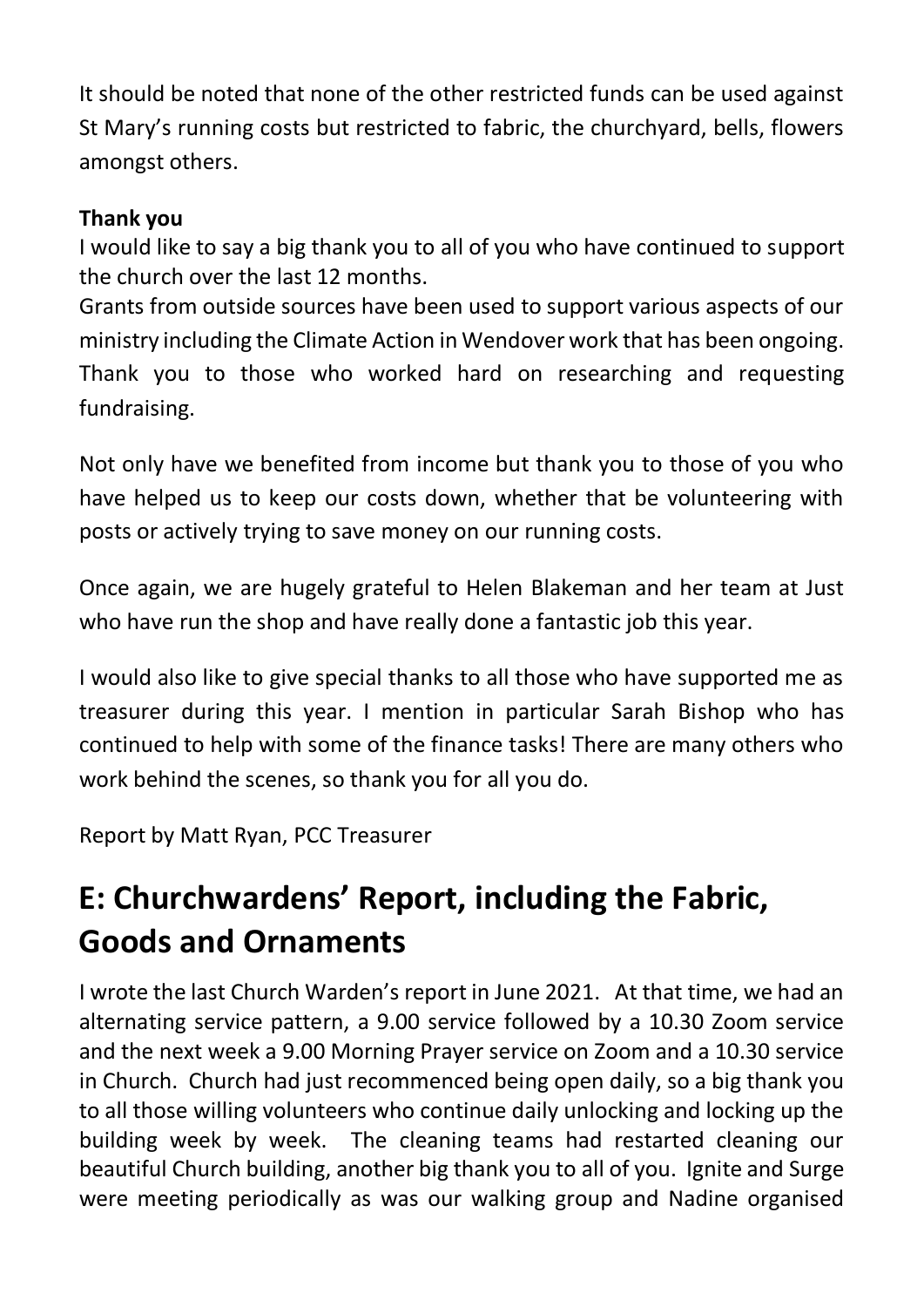three trial sessions for a new Toddler group, 'Sparklers' in Church. Another big event happened around June / July, congregational singing! Listening to Church music and singing is such a part of our worship heritage, a feeling for me of joy as our praise and prayer lifts us to new heights in worship and openness to God.

Many plans were made and September saw us with a new pattern of services, a monthly 8.00 Communion, weekly 9.00 Holy Communion and 10.45 Sunday Worship. We also welcomed Michelle, George and Henry to St Mary's. Michelle is an Ordinand who will be worshipping and working with us with until June 2023. A new weekly Thursday Communion Services commenced followed by coffee and chat and Sparklers on Monday mornings during term time. Not just Mum's and Dad's with children but grandparents, carers and lots of you coming in and out to help and bring cakes and treats. Numbers are growing and it is great to see lots of babies and little people around having fun. Our Church building has got busier with more people coming through the doors week by week. Many people have come in and said 'wow, what a lovely, calm yet friendly space to come into'.

Harvest Festival saw us able to have a Church Family BBQ outside in lovely weather. On into October saw a group of us reviewing the Mission Action Plan document and talking about the future. One of the practical key decisions was to look at office systems for managing our data and activities. Work was undertaken to move this forward and we now have a new website, new email addresses and practical developments are ongoing. Thank you to everyone involved in getting this up and running and continuing this development.

October was also the month we said goodbye to Amanda as our Administrator. Amanda had worked in the office for many years and knew all the quirks and happenings at St Mary's and an authority on the Churchyard. Thank you for all you have done over the years.

She may wish she had stayed as it was the impetus to have a sort out of the office and the equipment. A much-needed new PC was installed and an overhaul of the communications within the office, hopefully now with much better internet connections to cope with the new Church system. Thank you to all who undertook this work and to the office decorating team. Julie arrived in January and is keen to get know everyone and play an active role. Sorry Amanda you missed out, though you will have appreciated the changes as you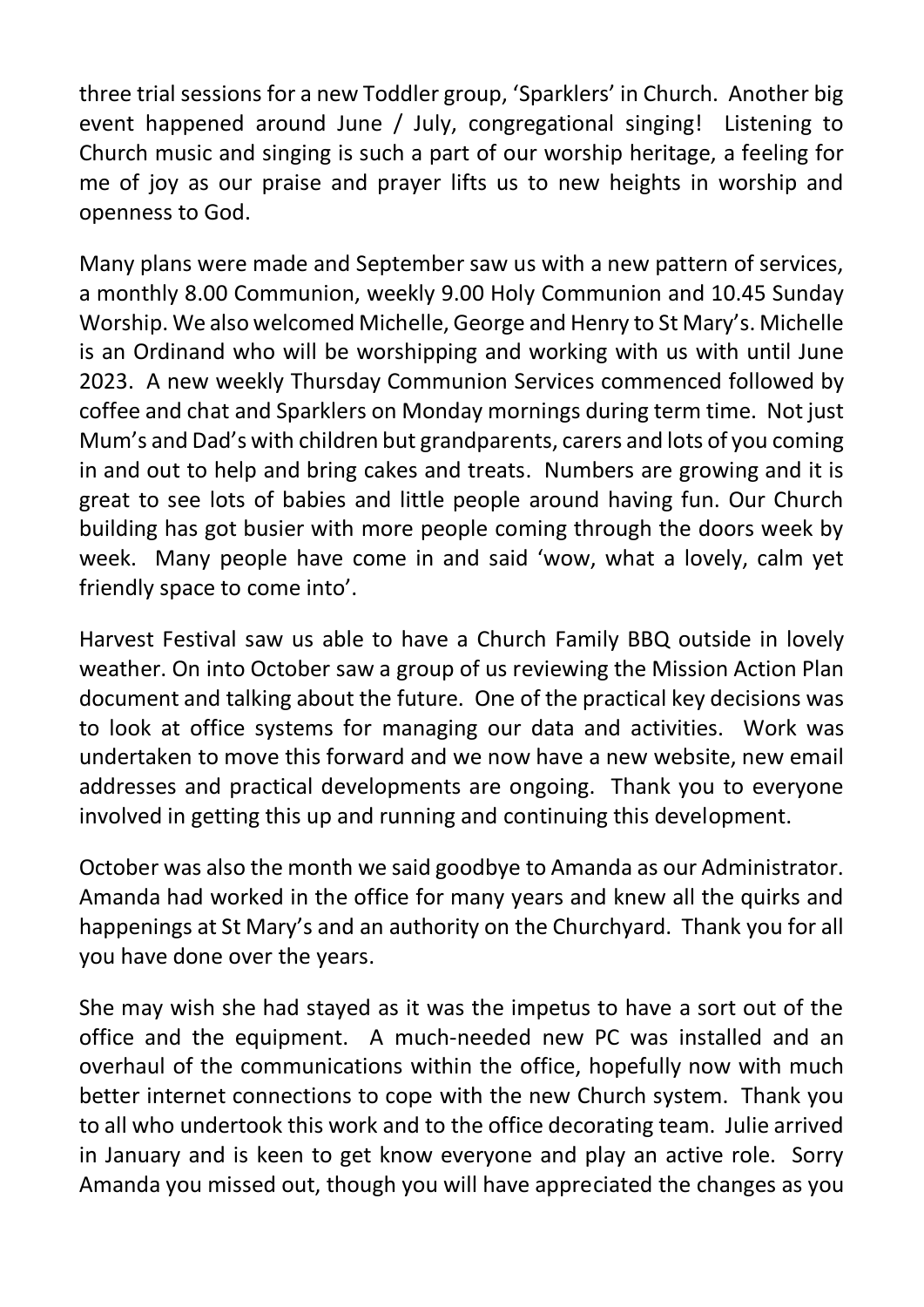and Veronica imparted some of your valuable knowledge to Julie to help her along the way.

We started planning for Christmas services amidst growing number of Covid infections both nationally and locally, making us wonder what would happen. Services were planned and booking systems put in place for previous large number services. A second Carol Service was scheduled as the 7.00pm services, quickly 'sold' out. Christmas Eve services were planned as a celebration in the Churchyard. Sadly, that celebration had to be cancelled due to wet weather on Christmas Eve. Unfortunately, I was not physically at any of the Christmas Services due to a son going down with covid in our house the middle of December and his partner Christmas Eve. Our household was affected like so many others during December and January as covid infection kept spreading and it felt our house was a 'no go' area for friends and family for weeks!

As I write this report, we are fast approaching Lent and we have been purchasing some recommended books to lead us privately and in our worship through Lent. Plans are progressing for our 'normal' Easter week services and the celebrations for Easter Sunday. This year it is looking like there will be no restrictions on the number of us able to worship together, quite a transformation from 'no services' in St Mary's Easter 2020 and limited numbers in 2021.

During the year the normal housekeeping checks and maintenance were undertaken on the Church building. A change was arranged for the gas and electricity to put us on a 'green' energy tariff. As a Church we will see a huge increase in our energy costs this year as will every householder and business.

We did have a spate of anti-social behaviour around the Church grounds in October. Our CCTV coverage helped us in reporting to the Police. Sadly, this was part of a variety of anti-social activity around Wendover at the time.

We also had an emergency with a blocked drain when Sparkler helpers were rushing around with mops and buckets. Fortunately help quickly arrived from Castle House. Crisis dealt with and a plumber was called in to clear the drains.

A huge thank you to all of you who have who helped in the ongoing work and maintenance of all aspects of our Church building, it is a wonderful building but quite a responsibility keeping it maintained and comfortable for us all to use.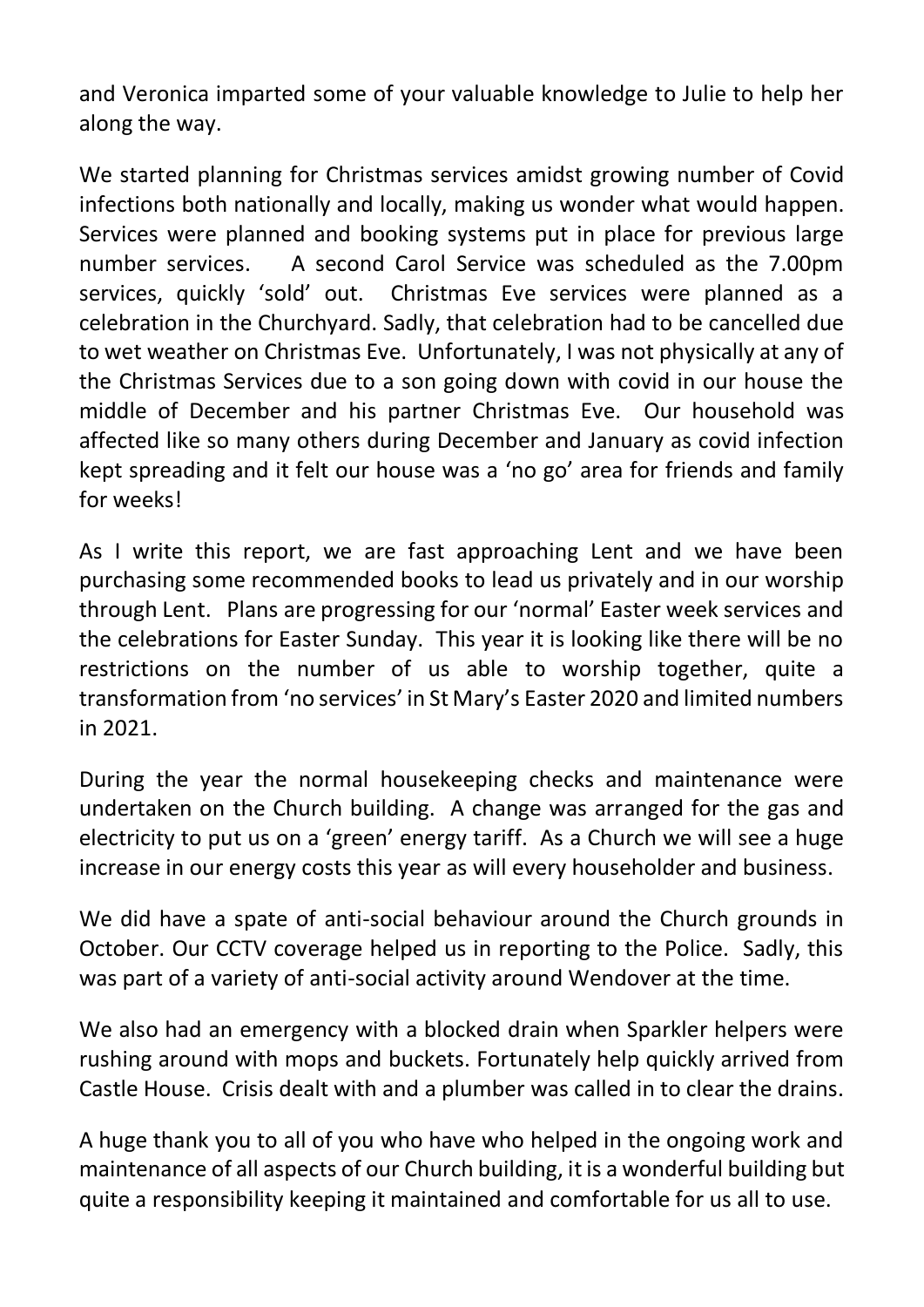This will be my last Church Warden's report as I am standing down at the May 2022 APCM. I have felt privileged to be able to undertake this role with the support and encouragement from so many of you. St Mary's is a very special place to be part of. My first two years were fairly straightforward once I had a grasp of what really was expected following the annual festivals and events. The last two years different from what any of us could have expected with the arrival of the covid pandemic and the lockdowns and changes to all our lives. Once the shock of the situation had receded, it was getting organised and start planning. Lots of conversations with Sally and reading legislation and guidance as it evolved. Our ministry team have been fantastic in how they developed Church Worship on line along with other group activity. Sally M, Nadine and Sally P worked so hard to help keep people involved in activities and connected in varying ways. Throughout the hard decisions to make around closing down, the slow movement forward in reopening, pulling back and reopening again and again, we have all talked, prayed, shared our concerns and worked through the situations whilst remaining supportive and together in all our actions and planning. It has felt a real team effort throughout this strange period. I really do want to thank Sally, Nadine and Sally for all they have done for our family at St Mary's and all the love, care and compassion they have shown and also to those families that come to them in times of need and for celebration. We have an incredibly caring team of clergy. Personally, I also want to say huge thank you for your care, support and encouragement to me as we have travelled together.

Jacquie Smith

### **Churchyard Report**

Throughout the year the Churchyard Care Committee has continued to meet, often walking around the Churchyard before meeting in Church. The committee continues to be made up of members from the Parish Council and members of St Mary's Church with our Vicar, Sally, chairing the meetings.

Volunteers remain dedicated in their care of the Churchyard and play such an important part in it being well maintained and a calm and completive place to be. We owe them a huge thank you for all they do. A contractor undertakes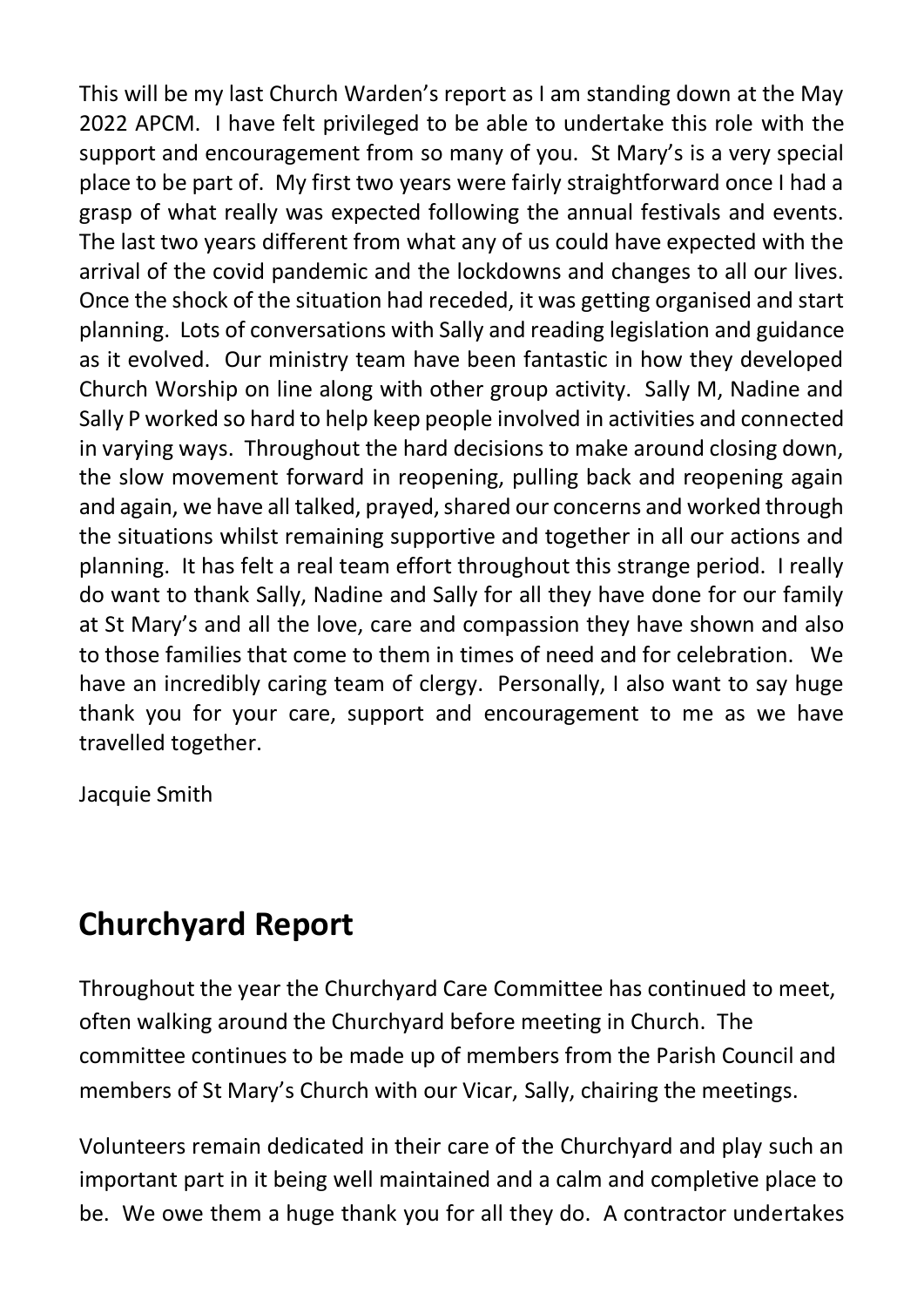some work and our Church volunteer sessions, for all ages, along with ongoing eco work also help in care of the land and continuing to create habitats and increase the biodiversity of the area. New bird and bat boxes being installed and donated, earlier this year. We have also had the larger trees checked and some dead branches removed and the tree canopy raised in several places improving access around the Churchyard site. During the year work has been undertaken both in the churchyard and in church as we have worked towards the Eco-Church Bronze award ; it's hoped this would be awarded early in 2022.

During the November 2020 lockdown St Mary's had a very small and informal Remembrance Event. November 2021 brought a familiar Remembrance Service for people to Remember loved ones who may have passed away during the year, or at any time previously. The service concluded in the Churchyard with a planting of a tree in memory of all those from Wendover who died as a result of the pandemic, all our family and friends who had died during the pandemic and the changes to all our individual lives as a result of the pandemic. We were then able to go back into St Mary's for time to reflect, to share and to offer tea ad cake. The kind of hospitality that the pandemic has prevented us offering or share. The Easter Garden in 2021 and again this year have been a focus for activity for many of our Church family leading up to Easter, creating a depiction of the resurrection story and the gardens have contributed to our Easter service celebrations to our Risen Lord.

We are blessed to have such a beautiful and peaceful Churchyard space around St Mary's and pray it will continue to offer us enjoyment for Sunday morning coffees and Church family activities as we move forward.

Jacquie Smith on behalf of the Churchyard Care Committee

## **F: Deanery Synod Report**

#### **Wendover Deanery Synod 2021**

Our churches are gradually returning to normality after the past two years of Covid disruption. There's still a need to maintain precautions, and the Church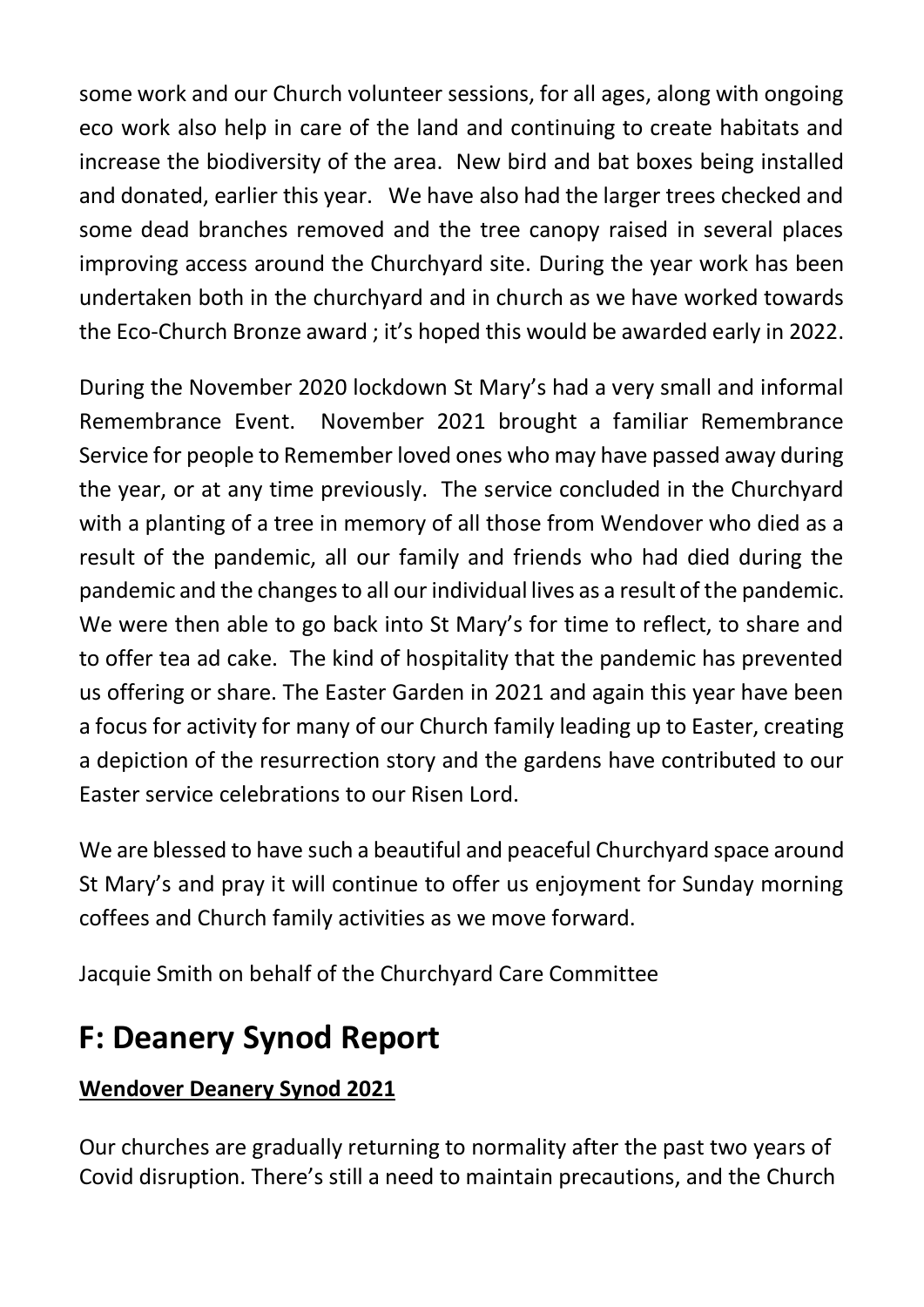of England's guidelines provide some help in a situation where so much is left to your discretion.

The deanery is slowly recovering activity, and we're beginning to re-invigorate its standing committee. There have been four deanery synod activities over the past year, and the deanery chapter has continued to meet regularly over the period. Meanwhile Bishop Alan has continued to keep the archdeaconry well informed and co-ordinated with a periodic Zoom meeting of area deans and lay chairs.

We had a considerable shortfall in the deanery share last year, and 2022 will continue to be a challenge. Many thanks to everyone for their efforts in collecting and paying parish share throughout the year: those efforts are very much appreciated – and our special thanks to the treasurers who make it possible. Many thanks also to Paul Moring for his work as deanery treasurer – I should add that we would be grateful to hear of interest from anyone in that role going forwards.

2021 now seems a while ago, but here's a reminder of our meetings. We had two online and two physical Synod meetings during the last year (including the visit by Bishop Steven in November and the meeting on connecting with young people): many thanks to the churches which hosted us for these events, and for the welcome we always receive.

#### **Deanery Synod Gatherings**

- 1. Monday 19 July, online: Annual Meeting of Deanery Synod
- 2. Tuesday 21 September, online: farewell Synod gathering with Deiniol
- 3. Thursday 25 November, various: deanery visit by Bishop Steven and his entourage
- 4. Wednesday 8 December, St. Mary's Wendover: on connecting with young people.

Our first meeting of 2022 was on 9<sup>th</sup> March at St. Mary's, Wendover for a general catch-up on Church activities throughout the deanery.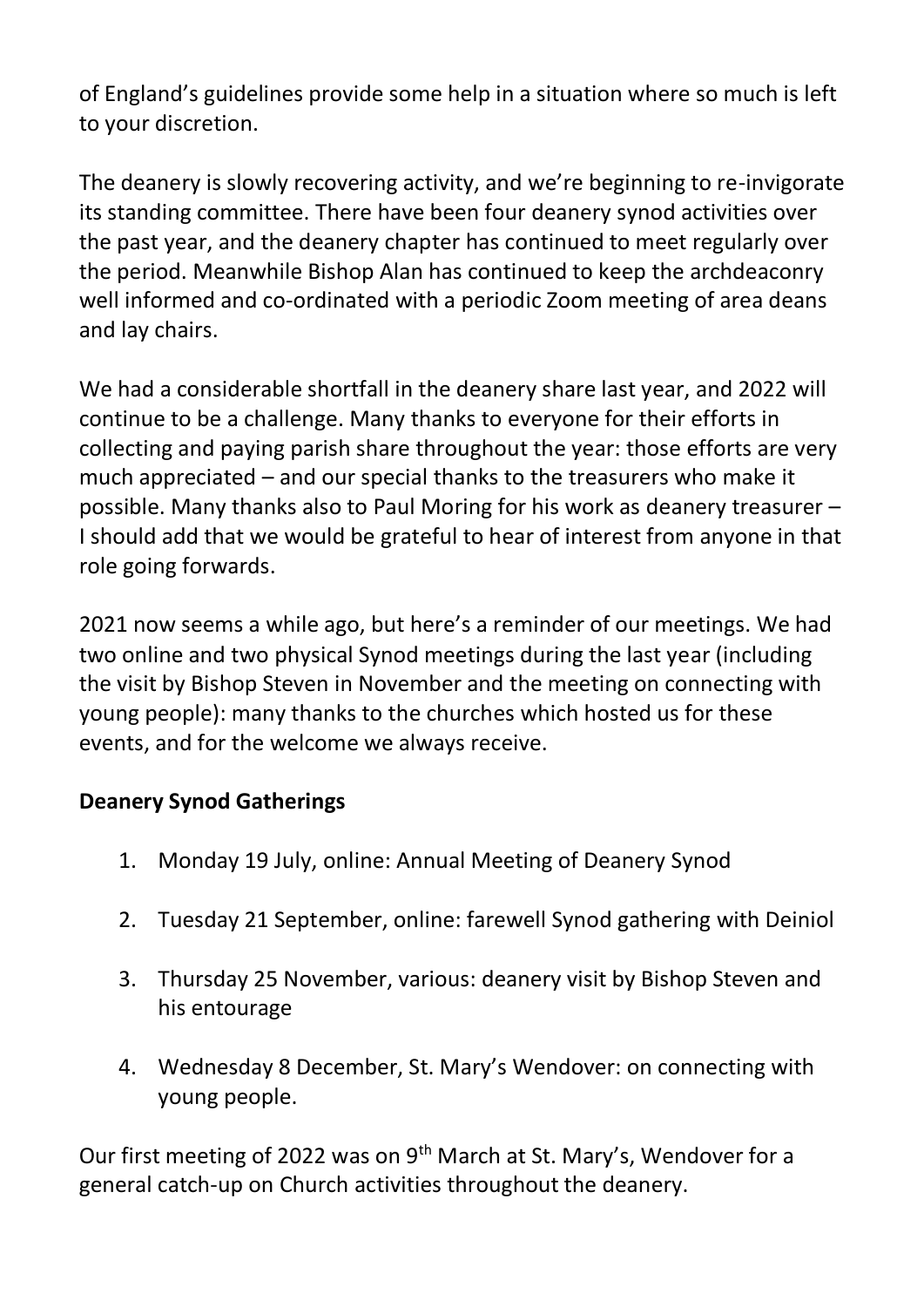All regular meetings – PCCs, APCMs and deanery synods – may now be held in person, so that Church schedules can now be re-established. Meanwhile, please remember that our deanery synods – our 'Chiltern Churches Open Meetings' - are indeed open to all, including when conducted online: it's a great way to keep in touch with others across our local churches, and to find out more about some of the key issues which concern us all.

Thanks to all those who have taken part throughout the year.

With best wishes from the Deanery Standing Committee -

Revd. Sally Moring Area Dean

Gavin Oldham OBE Lay Chair

April 2022

### **G: Safeguarding Children and Vulnerable Adults**

The Church of England and the Diocese require each church to have in place policies on Safeguarding, to support our *'working with children and young people'*, to consider in our own context all aspects of the *'Protecting Children and Vulnerable Adults in the Diocese of Oxford' policy* - to ensure procedures are in place to ensure a safe environment for children and young people, and Vulnerable Adults - in all aspects of St Mary's work. Within the policies and guidance, it considers all aspects of current disclosure procedures under the "Disclosure and Barring Service (DBS) to ensure safe recruitment of volunteers and employees".

Our church follows the guidance and good practice on Safeguarding issued by Oxford Diocese. Our Safeguarding Policy, for Children & Vulnerable Adults, was reviewed by the PCC in 2021. This policy can be found in the church porch and centre. We make an annual return the Oxford Diocesan to confirm that we are following guidelines and that we have noted changes in requirements. Making this return has become more streamlined through the Safeguarding Dashboard for Parishes, and the questions asked help us to know that our policies and procedures are in line with requirements, or that some aspect requires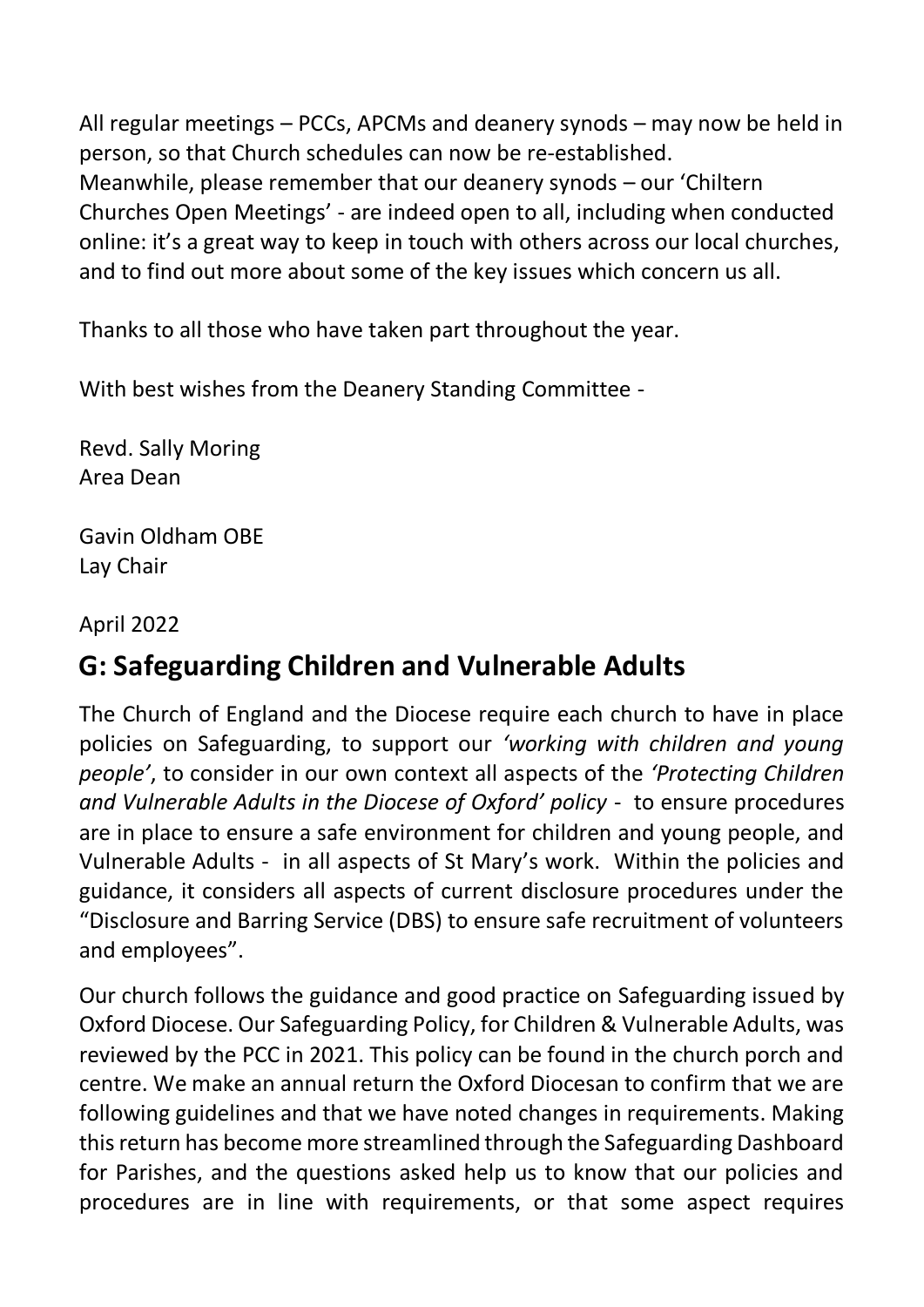renewal, or needs to be developed. The Dashboard reflects the requirements of the national Safeguarding Handbook 2018 (revised 2019).

The ministry team, led by the Vicar, receive specific Safeguarding training and guidance from the Diocese. The PCC considered St Mary's approach to Safeguarding in the context of current Diocesan Guidance and model Policies, particularly taking account of the role of volunteers and the changing nature of activities in the church. At St Mary's we have many volunteers helping to lead the various activities for both children, young people and vulnerable adults. All volunteers and paid workers have to undertake periodic training in safeguarding awareness under the auspices of the Diocese. Much work has been done by the Diocesan Safeguarding Team (now increased in size) to regularise levels of training necessary for different roles, and the frequency of such training. Modes of training have been refined with much now on-line, reflecting to needs of the Covid pandemic period and/or the difficulty individuals face in being available to attend face-to-face training. Most on-line training modules last between 60, 90, or 120 minutes, and the Parish is now considering how to support individuals needing to complete training modules, but for whom doing so online is not possible from home.

The advantage of the online training modules is that materials are continually updated. Each module comes with helpful guidance on how to navigate through the course on a computer or tablet, and it is set up to enable users to pause in a module, or to see the spoken commentary as printed text (Volunteers, whether working with children or vulnerable adults, requiring initial or updated training, have already been able to use online resources from the Diocese during the past year).

Safeguarding and Communication issues in the context of General Data Protection Regulations (GDPR) remain an important consideration.

What is most important is that all volunteers are aware of 'Best Practice'. St Mary's has adopted two Good Practice Guides – one for children and one for vulnerable adults. These guides include a Code of Conduct and other relevant support materials. These documents have been distributed to volunteers working in the church community in different contexts. They will now be reviewed in the context of current guidance, and will be re-distributed. Bellringers received the specific guidance document from the Diocese which has previously formed the basis of a specific briefing.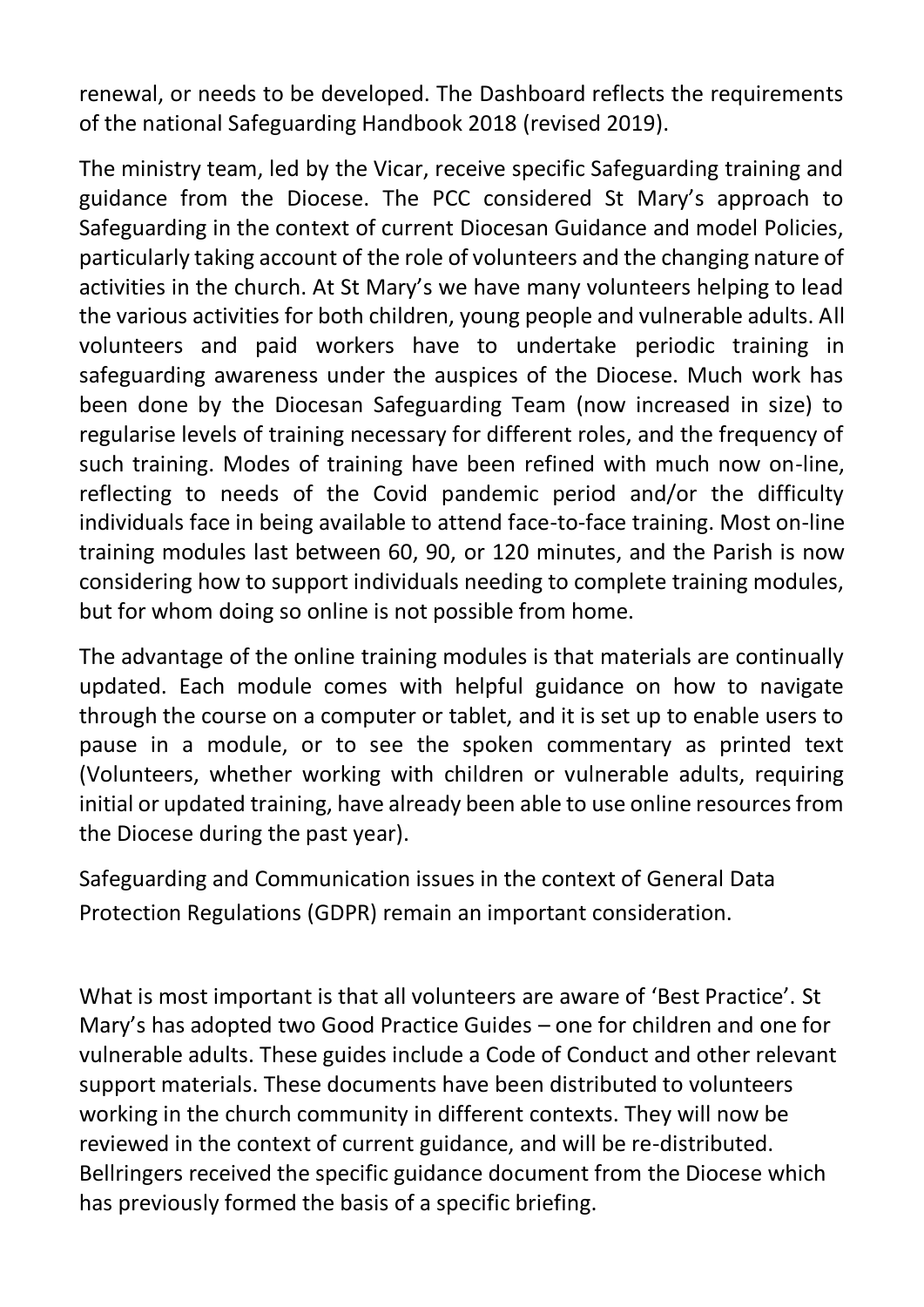All volunteers are DBS checked as required, through AccessPCS, the Diocesan preferred Verification organisation. As the APCS procedures enable automatic renewal communication with individuals (if they sign up to this), the work of the Verifying Officer, Rachel Claringbold is to some extent helped - with her particular focus being that of identifying and submitting applications for new volunteers and new members of the PCC.

Rachel keeps a central list of DBS checks and training to inform the officers of the Church and other leaders and volunteers when checks and training need to be updated. There is a five-year renewal policy. On the Diocesan website there is detailed guidance to clarify which volunteers need to be DBS checked, and at which level. On the Government website linked to DBS is further definition of "Volunteer".

**In the current context of COVID-19,** there has been specific guidance on the Diocesan Website in relation to Safeguarding matters, Training and DBS checking. No face-to-face training has been available locally or from the Diocese. Excellent guidance is available on the NSPCC website in relation to "keeping children safe", and the Diocesan guidance includes helpful protocols for communication with Families, Children and Young People and Vulnerable Adults – whether by phone, other electronic means or by distance or face-toface visiting.

The Diocese has embarked on a comprehensive and ongoing Safeguarding Review, PCR2. Details of the nature of this review are on the Diocesan website. (Church members will be aware of this review because of a request Sally made last year for information to be shared with her in confidence of any Safeguarding incident in the past that caused concern, in relation to a member of the clergy clergy and/or church officers). She responded to the Diocesan Review request last year as requested.

Currently, if anyone has cause for concern about any vulnerable adult or young person and would like to talk in confidence, then please contact Helen Blakeman, the Safeguarding Officer. (h.blakeman3@btinternet.com)

Report by Helen Blakeman, Safeguarding Officer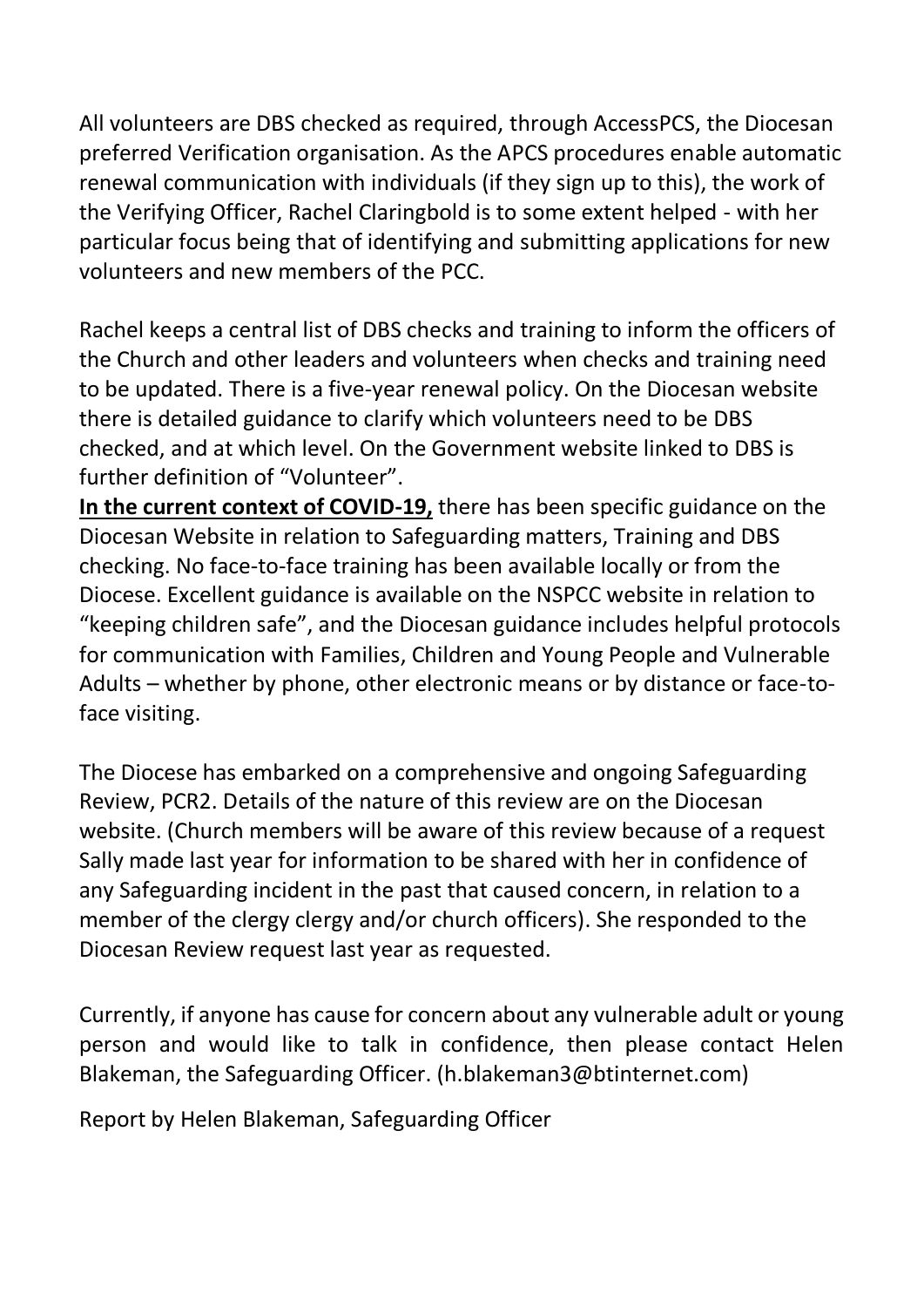### H: Vicars Report

We are very blessed at St Mary's, Wendover to have many people who are able to share their time and talents in our Church community that has allowed us to continue to offer worship, comfort, stunning music, beautiful flowers, pastoral care and activities for all ages to come and enjoy. For all of that I say a huge thank you!

2021 began with another period of lockdown when our church was closed and we were very limited in who we could see and where. We had learnt what worked regarding 'broadcasting 'our services and became very proficient in 'zooming' services every week that involved a wide range of people and with a huge amount of creativity.

It was on Easter Day that the first groups of people attended church with music being sung by a small group from the choir. Their music lifted our services and spirits. Gradually as time went on the numbers able to be in church increased; in the meantime services were being both live streamed and still on Zoom. For me one of the biggest changes/learning points in all of this pandemic has been the use of technology that has enabled far more people to access our worship but also kept us all safe.

From June onwards it felt like we were playing catch up as a number of weddings took place that had been postponed from 2020 and they were filled with joy. We have had a large numberof baptisms since September, again some that would have taken place sooner and were wonderful opportunities for families together who previously couldn't.

Sadly during 2021 several members of our congregation died. We were all very sad at the death of Rev'd Canon Peter Louis who in his retirement to Wendover with Marian gave so much to the benefice, particularly at St Mary's . We also mourned the deaths of Maureen Morley, Richard Birchley, Liz Griffin, Margaret Sammons, Martyn White and Hilary Gilby; they are much missed. Memorial services took place for Fletcher Nicholson, Jan Judd and Gill Andrews who had all died in 2020 and had restricted funerals. Our clergy were also involved in funerals for members of the community.

In September we felt able to return to more services and so regularly have an 8am service once a month, 9am and 10.45am every week. The 9am service remains quite traditional with hymns sung by the choir and accompanied on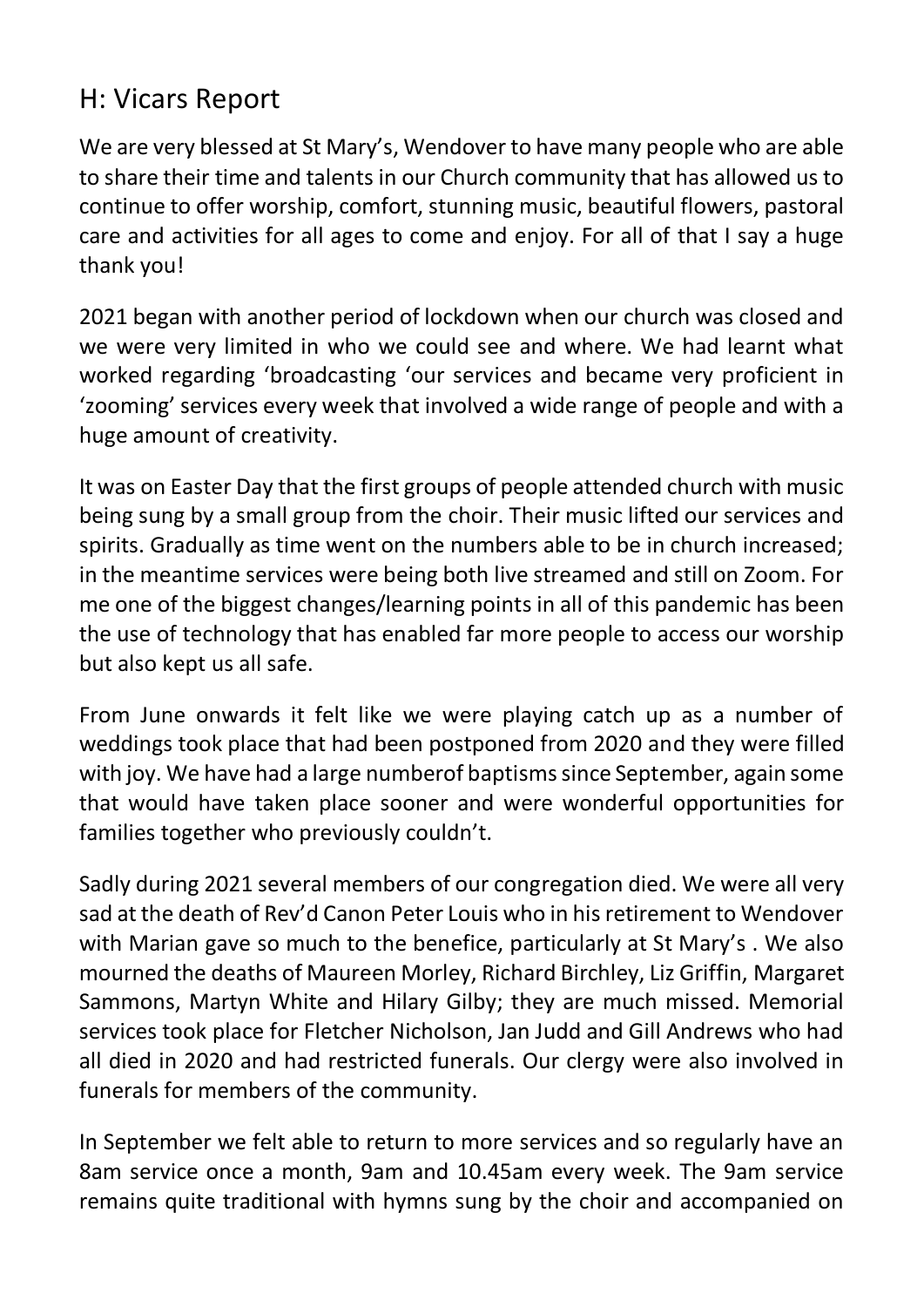the organ. The 10.45am service varies in style with 2 Communion services a month and 2 services which are aimed at our families and those newer to the faith with a huge wealth of teaching and ways to engage.

Throughout the year Surge led by Becky Murgatroyd-Morton and Ignite led by Natalie Armstrong and Zoe Fyfe have met with others assisting at the sessions. We have a strong group of young people who meet as Surge and Older Surge who debate theological questions, study the bible in many ways and have had some prayerful sessions. It's wonderful to see the small group of children in Ignite grow and learn more and more of the stories of Jesus developing their own faith.

Other new additions to things happening at St Mary's has been the introduction in June of Sparklers; Nadine writes "As a trial in June 2021 for three weeks we ran Sparklers. These sessions were very popular and the decision to hold this group weekly during term time (10am to 11.30am) was made. This has been made possible by the very committed and dedicated team of volunteers. This is for preschool children and their parents, grandparents, childminders etc. A very relaxed toddler group – toys, puzzles, books, refreshments available. At Christmas time Sian Chattle came along to lead us in carol singing and we did a short nativity." By April 2022 there were 52 names on the register with a core of 18 attending each week.

In September we introduced a 10am Holy Communion service on a Thursday morning. This has grown with a regular congregation of 12-14. After the service coffee is served which gives an opportunity for conversation and fellowship.

All this increased activity whilst still living within Covid restrictions has been hard going on everyone and there is no doubt has had an effect on those who feel able to come to church and those whose situations have changed and are no longer able to come. For some the laying down of roles when church was closed or limited has help them realise the time has come to lay them down completely; of course, things still need to be done for the church to run smoothly and so we have gaps that now need filling. A huge thanks to everyone